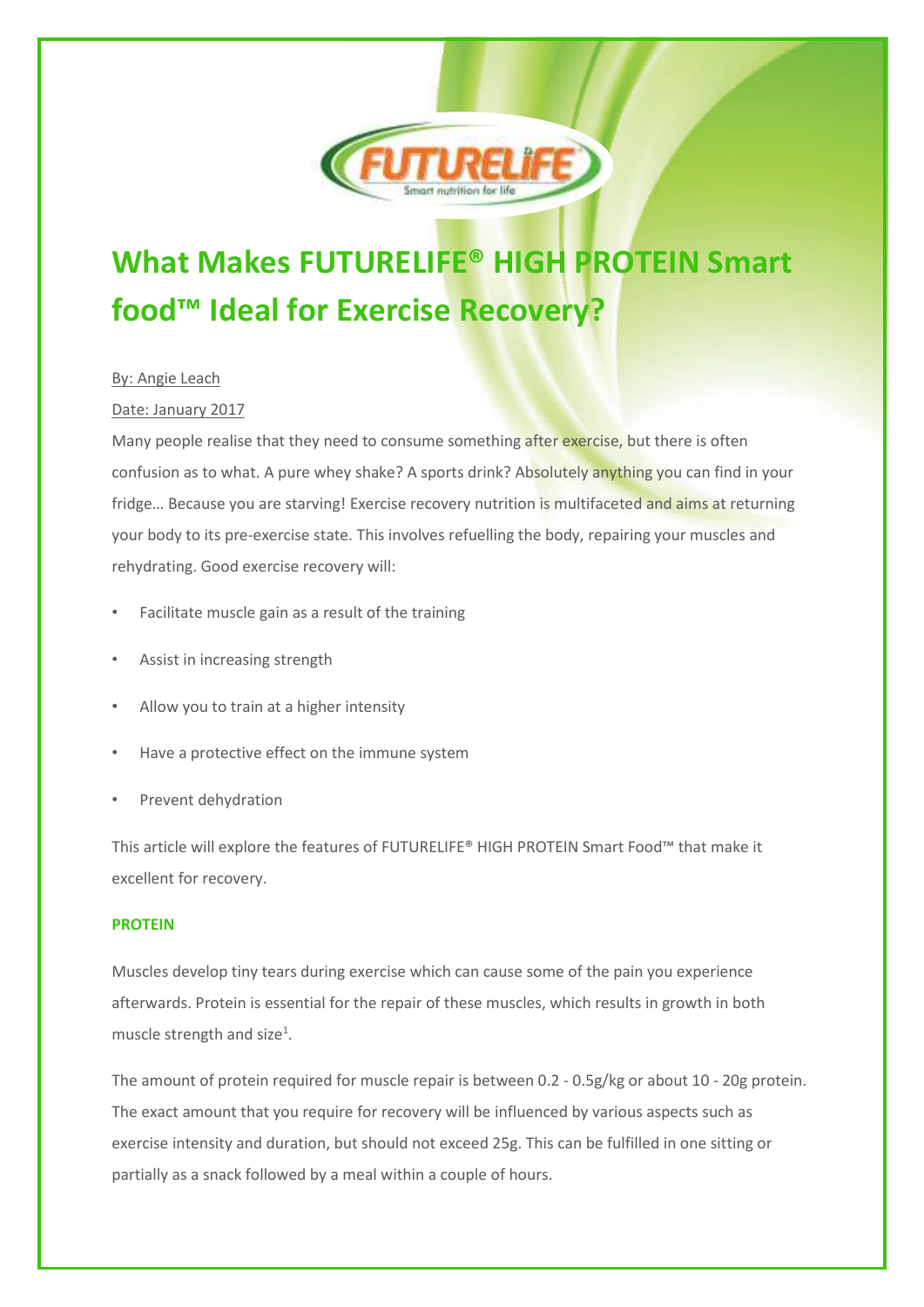FUTURELIFE® HIGH PROTEIN Smart food™ provides 22.5g of protein per 75g serving, this would be further increased if the product is mixed with milk.

Another positive feature is the **SmartProtein3D blend of proteins** contained in FUTURELIFE® HIGH PROTEIN Smart food™ which consists of whey, soy and casein proteins. Studies have shown that such a blend is ideal for muscle recovery because it prolongs muscle protein synthesis. This occurs because each protein has a different digestion rate, leading to a prolonged delivery of amino acids. SmartProtein3D also has a more balanced amino acid profile with soy being higher in glutamine and arginine and whey providing more Branched Chain Amino Acids (BCAAs). Please see below diagram for clarification.

| ,,,,,,,,,,,,                                  |                     |                   |                              |                 |                        |                        |                              |
|-----------------------------------------------|---------------------|-------------------|------------------------------|-----------------|------------------------|------------------------|------------------------------|
|                                               | Complate<br>Protein | Digestion<br>Rate | Adda<br>Lean<br>Body<br>Maiz | High<br>Louckse | High<br>н<br>Glutomine | High<br>٨×<br>Arginine | Anti-<br>oxident<br>Artivity |
| Whey<br>Protein<br>÷                          |                     | Foir              |                              |                 |                        |                        |                              |
| Soya<br>Profein                               |                     | Infer-<br>mediate |                              |                 |                        |                        |                              |
| ÷<br>Casein                                   |                     | Slow              |                              |                 |                        |                        |                              |
| Combination<br>Smart<br>Protein <sup>30</sup> |                     | Pro-<br>Innged    |                              |                 |                        |                        |                              |

SmartProtein<sup>3D°®®</sup> benefits

# **CARBOHYDRATES**

Following exercise you also need carbs, more carbs than protein actually. Carbohydrates are needed for the replenishment of your glycogen (energy) stores in your muscles as well as your liver.

You require 0.8 - 1.2g of carbohydrates per kg bodyweight for optimal recovery this equates to roughly 50g - 80g Carbohydrates for the average person. Again, this can be taken in all at once as a meal or partially as a snack followed by a meal.

FUTURELIFE® HIGH PROTEIN Smart food™ provides 27g of high quality carbohydrates per 75g serving. Mixing with milk or yoghurt and adding fruit will further increase this amount. The options are endless, you could concoct a smoothie or even try these delicious HIGH PROTEIN Smart food™ crumpets with honey for something different. See http://futurelife.co.za/futurelife-high-protein-smart-foodcrumpets/.

# **CONVENIENCE**